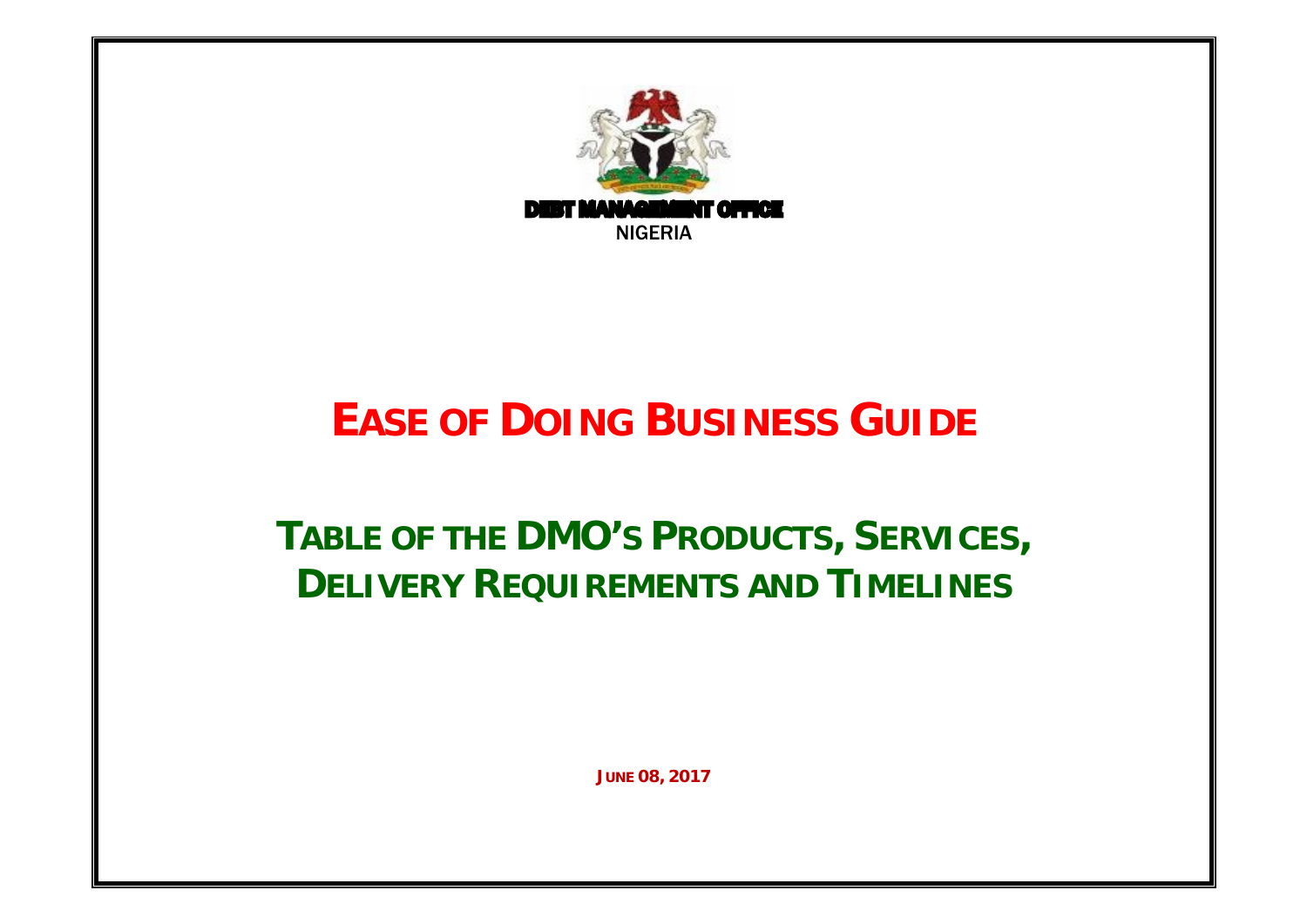## **TABLE OF SERVICES PROVIDED BY THE DEBT MANAGEMENT OFFICE**

## **AND REQUIREMENTS FROM STAKEHOLDERS**

To enhance access to the products and services offered by the DMO, the **Table** shows the service delivery schedules and business requirements:

|              | PRODUCT/SERVICE PROVIDED                                   | <b>FREQUENCY</b>        | <b>DELIVERY TIMELINE</b>                     | <b>STAKEHOLDERS</b>                                                   | STAKEHOLDER REQUIREMENTS /<br><b>IMPORTANT NOTES</b>                                                       |
|--------------|------------------------------------------------------------|-------------------------|----------------------------------------------|-----------------------------------------------------------------------|------------------------------------------------------------------------------------------------------------|
|              | <b>DEBT MANAGEMENT REPORTS &amp; STATISTICAL BULLETINS</b> |                         |                                              |                                                                       |                                                                                                            |
| a            | <b>External Debt Stock</b>                                 | Quarterly/<br>Annually  | working<br>45<br>days<br>after end of period | Specialized<br>General<br>and<br>Public                               | None                                                                                                       |
| b            | External Debt Service Payment<br>(FGN + States)            | Quarterly/<br>Annually  | Ditto                                        | Ditto                                                                 | None                                                                                                       |
| $\mathsf{C}$ | Domestic Debt Stock (FGN only)                             | Quarterly/<br>Annually  | Ditto                                        | Ditto                                                                 | None                                                                                                       |
| d            | Domestic Debt Service Payment<br>(FGN only)                | Quarterly/<br>Annually  | Ditto                                        | Ditto                                                                 | None                                                                                                       |
| e            | <b>States' Domestic Debt Stock</b>                         | Annually                | On or before June<br>30 of each year         | Sub-national<br>Governments<br>(SNG); General & Specialized<br>Public | Prompt and regular submission<br>of accurate base data by the<br>sub-national debt managers to<br>the DMO. |
|              | States' External Debt Stock                                | Biannually<br>/Annually | 63<br>working<br>days<br>after end of period | General and Specialized<br>Public                                     | None                                                                                                       |
| g            | <b>Total Public Debt Stock</b>                             | Quarterly/              | 45 Days after end of                         | General and Specialized                                               | None                                                                                                       |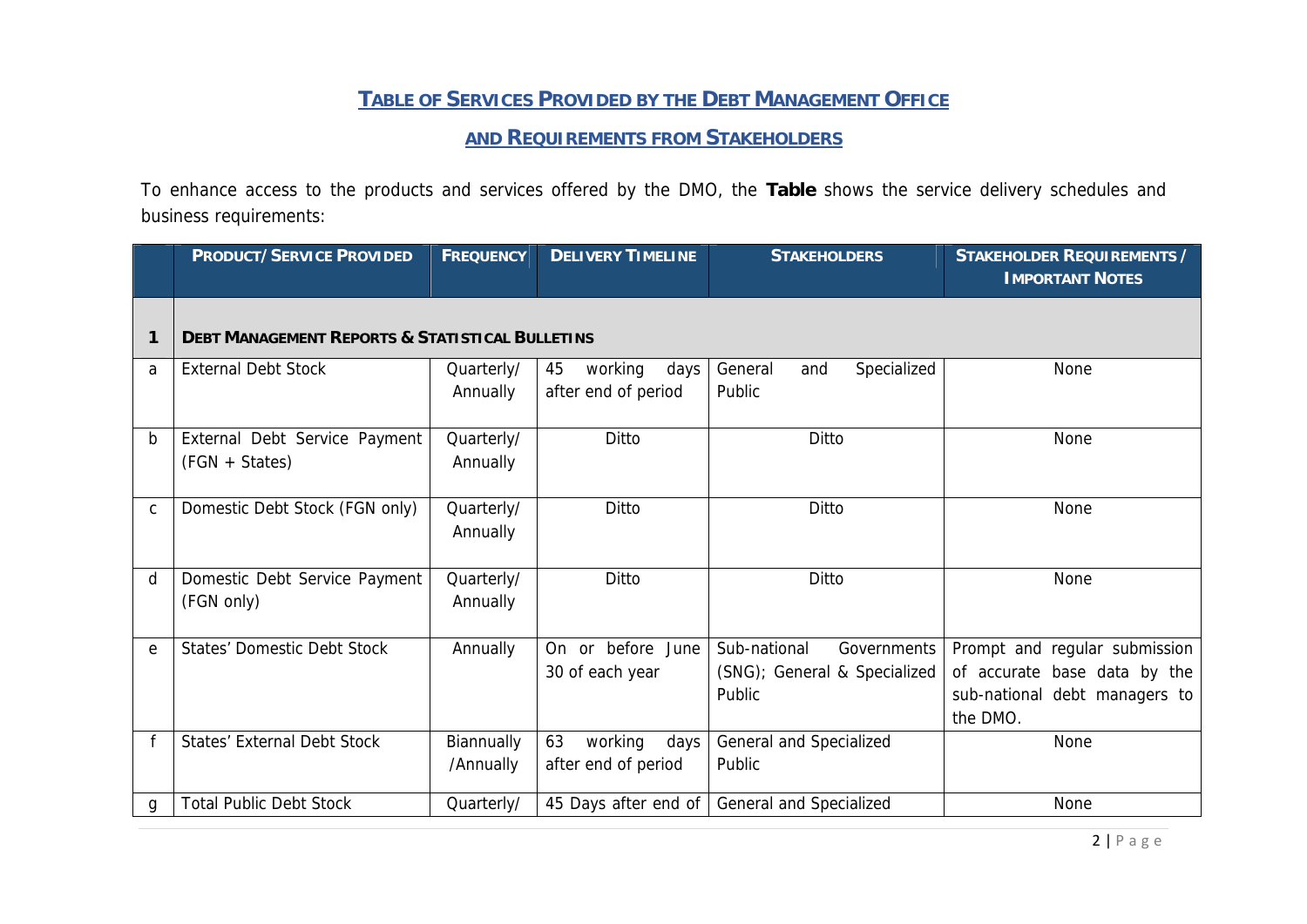|                | PRODUCT/SERVICE PROVIDED                             | <b>FREQUENCY</b> | <b>DELIVERY TIMELINE</b>                    | <b>STAKEHOLDERS</b>                                                                                                                                                 | STAKEHOLDER REQUIREMENTS /                                                                                |
|----------------|------------------------------------------------------|------------------|---------------------------------------------|---------------------------------------------------------------------------------------------------------------------------------------------------------------------|-----------------------------------------------------------------------------------------------------------|
|                |                                                      |                  |                                             |                                                                                                                                                                     | <b>IMPORTANT NOTES</b>                                                                                    |
|                | (FGN + States)                                       | Annually         | period                                      | Public                                                                                                                                                              |                                                                                                           |
| h.             | Annual Report & Statement of<br>Accounts             | Annually         | On or before June<br>30 of each year        | National Assembly; General<br>&Specialized Public                                                                                                                   | None                                                                                                      |
| İ              | National<br>Debt<br>Sustainability<br>Analysis (DSA) | Annually         | working<br>20<br>days<br>after DSA Workshop | General<br>Specialized<br>and<br>Public                                                                                                                             | None                                                                                                      |
| $\overline{2}$ | <b>DEBT POLICY &amp; STRATEGY DOCUMENTS</b>          |                  |                                             |                                                                                                                                                                     |                                                                                                           |
| a              | Nigeria's Debt Strategy (DMS)                        | Every 4<br>years | 90<br>working<br>days<br>after DMS Workshop | General<br>Specialized<br>and<br>Public                                                                                                                             | None                                                                                                      |
| $\mathsf b$    | National<br>Debt<br>Management<br>Framework (NDMF)   | Every 5<br>years | working<br>days<br>90<br>after NDMF Review  | General<br>Specialized<br>and<br>Public                                                                                                                             | None                                                                                                      |
| 3              | <b>FGN SECURITIES &amp; RELATED PRODUCTS</b>         |                  |                                             |                                                                                                                                                                     |                                                                                                           |
| a              | FGN Bonds - Primary Market<br>Auction                | Monthly          | Transaction Date+2<br>working days          | Dealer<br>Market<br>Primary<br>(PDMMs),<br>Makers<br>Central<br>$(CBN)$ ,<br>of<br>Bank<br>Nigeria<br>Securities<br>Clearing<br>Central<br>System (CSCS); FMDQ OTC. | Minimum<br>investment<br><b>of</b><br>N50,001,00.00 with a valid form<br>of identification and a BVN      |
| b              | <b>Nigerian Treasury Bills</b>                       | Bi-monthly       | Transaction Date +<br>1 working day         | CBN,<br>Non-Bank<br>Banks,<br>Financial Institutions, FMDQ<br>OTC.                                                                                                  | Minimum<br>investment<br><sub>of</sub><br>N50,001,000.00 with a valid<br>form of identification and a BVN |
|                |                                                      |                  |                                             |                                                                                                                                                                     | 3 Page                                                                                                    |